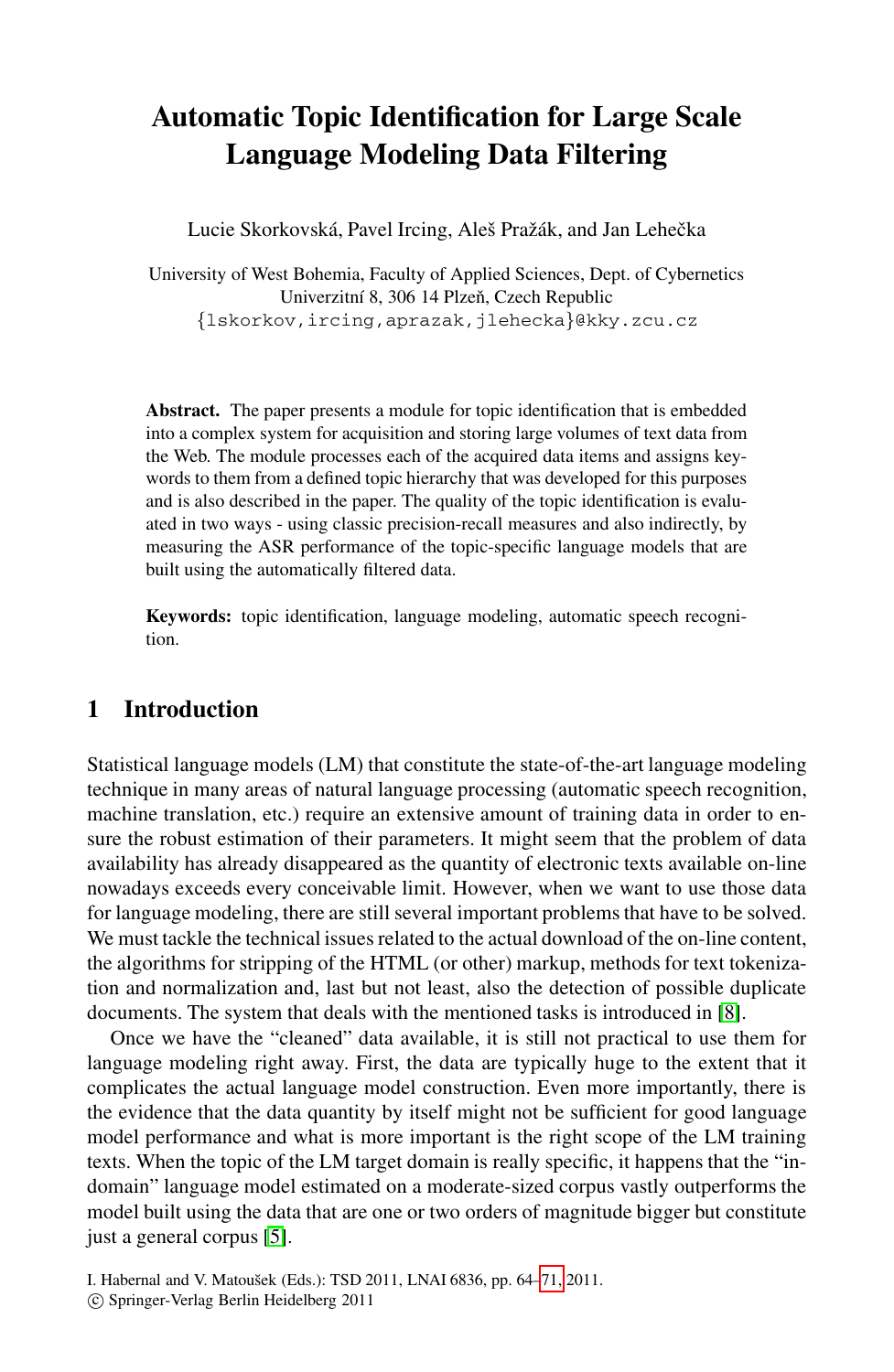Thus, when we download and store texts that are meant for future LM training, the information about the document topic is extremely valuable but, at the same time, often not available from the data source. This paper therefore introduces a method for automatic identification of the document topic and presents two different evaluation scenarios for determining the method efficiency.

### **2 Topic Identification**

As mentioned before, the main purpose of our topic identification module is to filter the huge amount of data according to their topics for the future use as the LM training data. We decided that more than one topic should be assigned to each article in our database and that the topics should form some sort of hierarchical system - a topic tree.

The topic identification module is a part of the system described in [\[8\]](#page-7-0), each newly downloaded article is preprocessed by that system's algorithms before automatic topic identification starts. One of the problems that we have to solve is how many topics we should assign to each article. For the current version of the algorithm we have experimentally chosen to assign 3 topics to each article.

#### **2.1 Topic (Keyword) Tree**

When we started to design our topic identification module, we searched for some kind of an existing topic hierarchy, but we found out that there is no such suitable hierarchical system. Consequently, we have build our own topic hierarchy in the form of topic tree, based on our expert findings in topic and keyword distribution in the articles on the *favourite news servers like <i>CeskéNoviny.cz* or *iDnes.cz.* 

At present the topic tree has 32 main topic categories like health, culture or sport, each of this main category has its subcategories with the "smallest" topics represented as leaves of this tree. An example of a branch representing the topic category justice & courts from the topic tree can be seen on figure [1.](#page-1-0)



<span id="page-1-0"></span>Fig. 1. Branch of the topic tree representing the topic justice & courts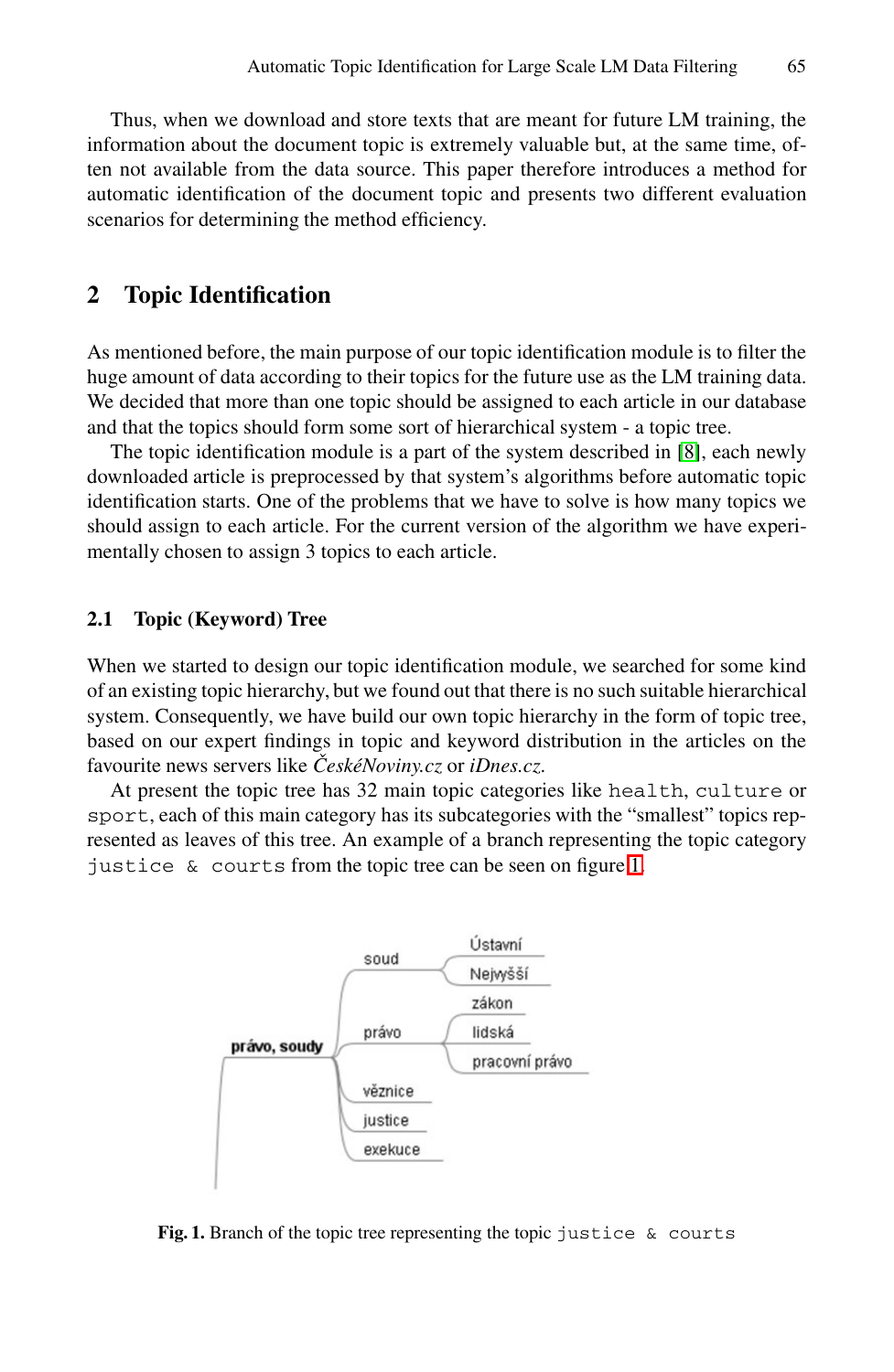In the current system, we use the topic tree with about 450 topics and topic categories, which correspond to the keywords assigned to the articles on the mentioned news servers. The articles with these "originally" assigned topics are used as training text for identification algorithms.

#### **2.2 Identification Algorithms**

Two methods for automatic topic identification was implemented so far, a classification based on  $TF-IDF<sup>1</sup>$  vector space model and a language modeling based classification. These methods were selected due to the good results in our information retrieval experiments [\[2\]](#page-7-3), since we had no experience with the topic identification task so far.

**Language Modeling Based Classification.** The language modeling based approach chosen for the first experiments is similar to the Naive Bayes classifier [\[3\]](#page-7-4), where the probability  $P(T|A)$  of an article A belonging to a class (topic in our case) T is computed as

$$
P(T|A) \propto P(T) \prod_{t \in A} P(t|T) \tag{1}
$$

where  $P(T)$  is the prior probability of a topic *T* and  $P(t|T)$  is a conditional probability of a term  $t$  given the topic  $T$ . This probability can be estimated by the maximum likelihood estimate simply as the relative frequency of the term *t* in the training articles belonging to the topic *T* :

$$
\hat{P}(t|T) = \frac{t f_{t,T}}{N_T} \tag{2}
$$

where  $tf_{t,T}$  is the frequency of the term *t* in *T* and  $N_T$  is the total number of tokens in articles of the topic *T* .

The goal of this language modeling based approach is to find the most likely or the maximum a posteriori topic (or topics) *Tmap* of an article *A*:

$$
T_{map} = \arg \max_{T} \hat{P}(T|A) = \arg \max_{T} \hat{P}(T) \prod_{t \in A} \hat{P}(t|T).
$$
 (3)

The prior probability of the topic  $\hat{P}(T)$  was implemented as the relative frequency of the articles belonging to the topic in the training set, but we found out that it has no effect on the identification results.

**Vector Space Model Classification.** The second tested algorithm is the TF-IDF vector space model based classification. For each term  $t$  in the topic  $T$  the term frequency  $tf_{t,T}$  and inverse document frequency is computed:

$$
idf_t = \log \frac{N}{N_t} \tag{4}
$$

<span id="page-2-0"></span><sup>&</sup>lt;sup>1</sup> Term Frequency - Inverse Document Frequency.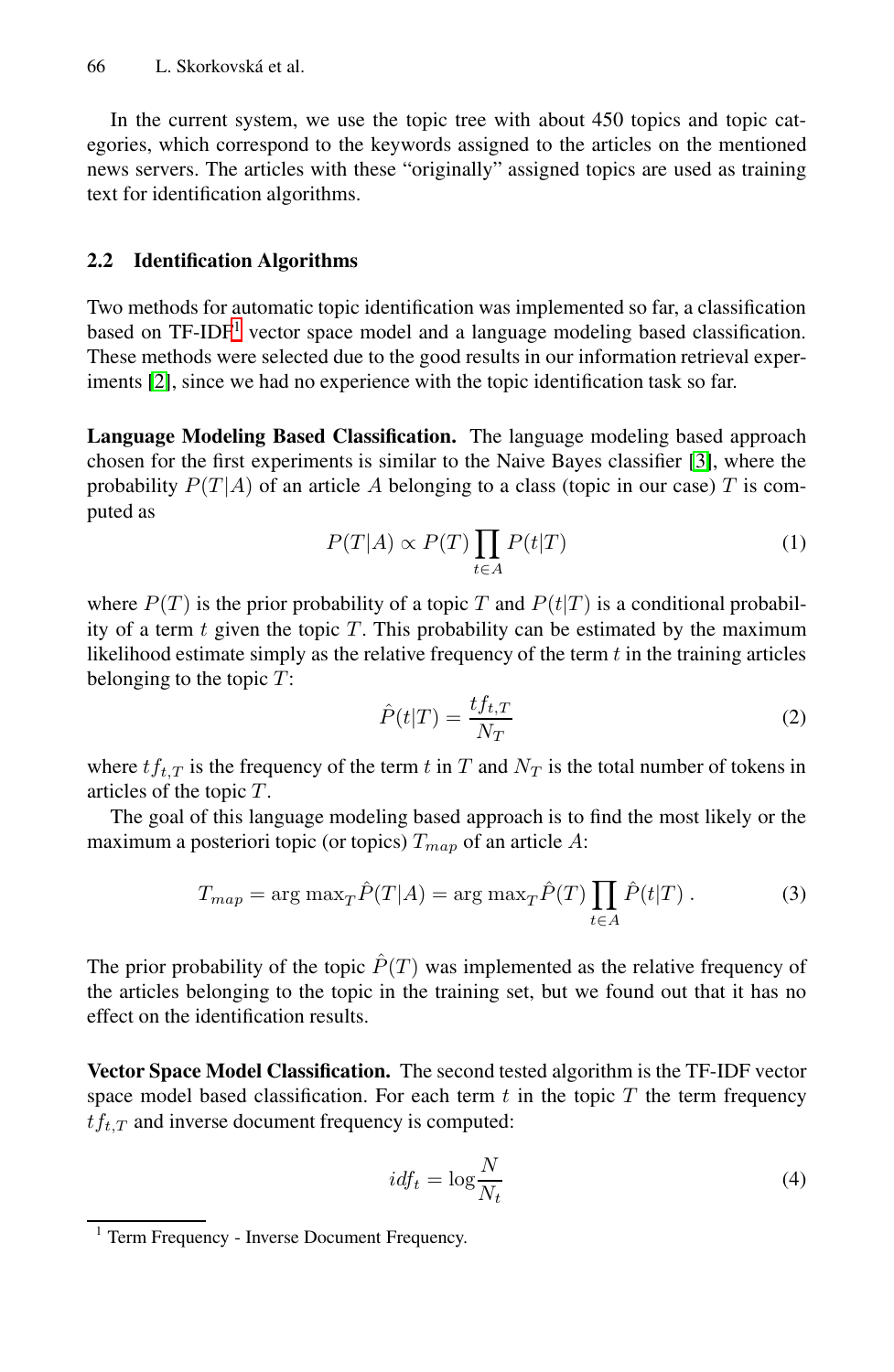where  $N$  is the total number of topics and  $N_t$  is the number of topics containing the term *t*. The similarity of an article *A* and a topic *T* is then computed as:

$$
sim(A,T) = \sum_{t \in A} t f_{t,T} \cdot idf_t . \tag{5}
$$

The topics with the highest similarity are then assigned to the tested article.

#### **2.3 Evaluation**

For the evaluation of the chosen topic identification methods a smaller collection of articles from the news server *ČeskéNoviny.cz* was separated. This collection contains 158 000 articles, 140 000 of these articles were used as topic training data, remaining 18 000 is available for evaluation testing. The articles from *ČeskéNoviny.cz* have included the originally assigned keywords from their authors (in average 3.5 keywords for one article), which were used as the training and reference topics.

Two types of evaluation were performed on the test collection. The first one is more from the point of view of information retrieval (IR), where each newly downloaded article is considered as a query in IR and precision  $(P)$ , recall  $(R)$  and  $F_1$ -measure is computed for the answer topic set:

$$
P = \frac{T_C}{T_A}, \qquad R = \frac{T_C}{T_R}, \qquad F_1 = 2\frac{P \cdot R}{P + R} \tag{6}
$$

where  $T_A$  is the number of topics assigned to the article,  $T_C$  is the number of correctly assigned topics and  $T_R$  is the number of relevant reference topics. An average of these measures is then computed across a set of testing articles.

The second type of evaluation is from the point of view of a topic classifier, where *P*, *R* and  $F_1$  is computed for each topic separately. Two ways of computing the average measures can be applied in this case, *microaveraging* (topics count proportionally to the size of the topic article set):

$$
P_{micro} = \frac{\sum_{T} T_C}{\sum_{T} T_A}, \qquad R_{micro} = \frac{\sum_{T} T_C}{\sum_{T} T_R}
$$
(7)

and *macroaveraging* (all topics count the same):

$$
P_{macro} = \frac{\sum_{T} P_{T}}{|T|}, \qquad R_{macro} = \frac{\sum_{T} R_{T}}{|T|}
$$
(8)

In this case  $T_A$  refers to the number of articles assigned to a topic,  $T_C$  is the number of articles correctly assigned to the topic i.e. the "true positives", *T<sup>R</sup>* is the true number of articles with the topic and <sup>|</sup>*<sup>T</sup>* <sup>|</sup> is the total number of topics. The *macroaverage* measures are more important in our case, because we want our classifier to perform well on infrequent topics, too.

First, we wanted to find out the best number of topics to assign to each article. The relation between the number of topics and  $P$ ,  $R$  and  $F_1$  measures from the IR point of view is shown on figure [2,](#page-4-0) it can be seen that best results are obtained for 3 assigned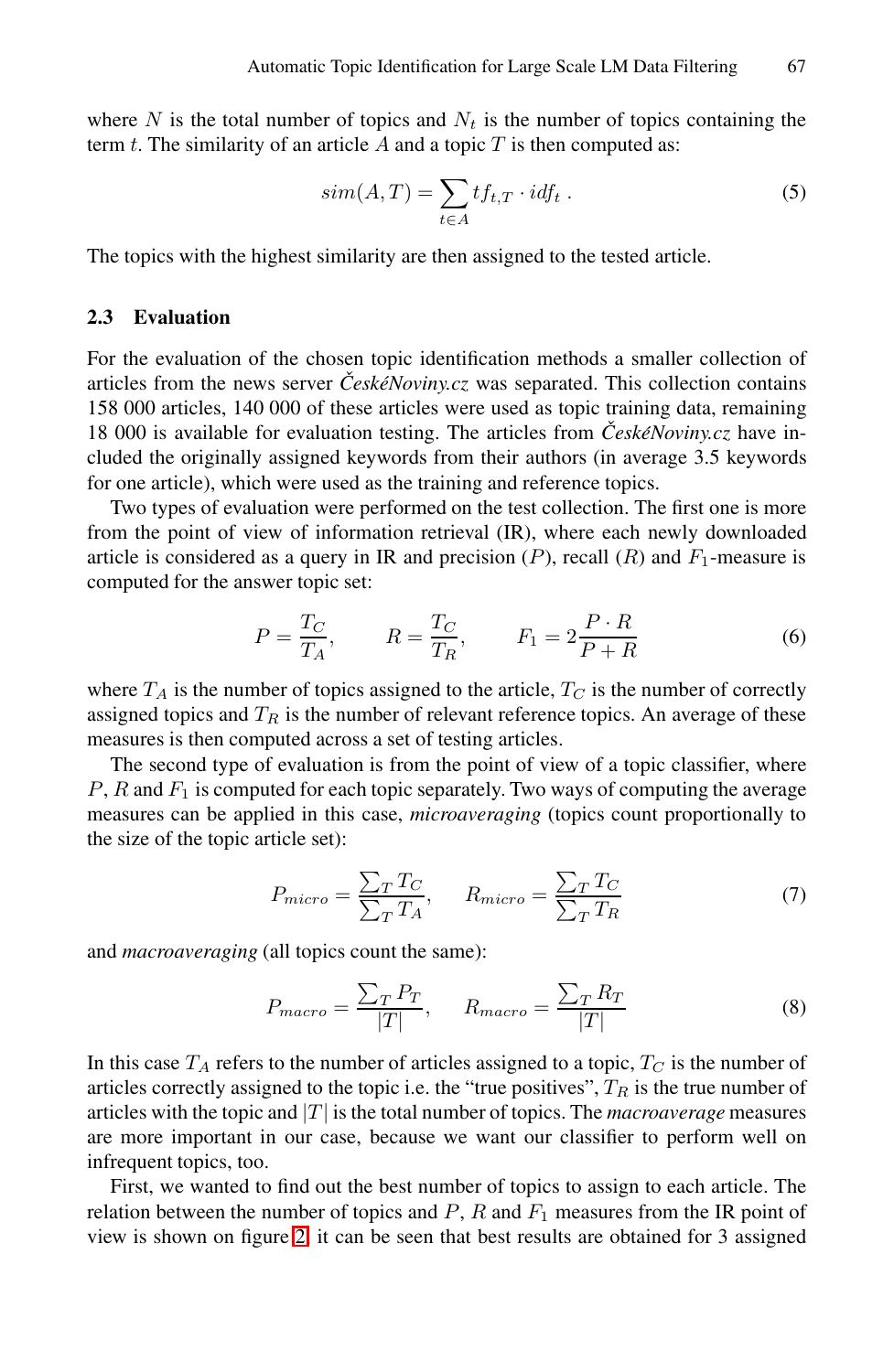

<span id="page-4-0"></span>**Fig. 2.** Dependency of P, R and F1 on the number of assigned topics

**Table 1.** Average *P*, *R* and *F*<sup>1</sup> measures of topic identification results for 15,000 set of articles

<span id="page-4-1"></span>

|                                                                                     | IR point of view |  |  | microaveraging |  |                                                                  | macroaveraging |  |  |
|-------------------------------------------------------------------------------------|------------------|--|--|----------------|--|------------------------------------------------------------------|----------------|--|--|
| classification method $\parallel$ $P$ $\parallel$ $R$ $\parallel$ $F_1$ $\parallel$ |                  |  |  |                |  | $R \mid F_1$                                                     |                |  |  |
| <b>language modeling</b>   0.594 0.626 0.583  0.597 0.570 0.583  0.624 0.442 0.517  |                  |  |  |                |  |                                                                  |                |  |  |
| vector space model                                                                  |                  |  |  |                |  | $[0.495] 0.523] 0.486 [0.496] 0.475] 0.485 [0.496] 0.273] 0.352$ |                |  |  |

topics. *P*, *R* and *F*<sup>1</sup> measures obtained for the test set of 15,000 articles and 3 assigned topics are shown in table [1.](#page-4-1)

The language modeling approach seems to achieve better results than vector space modeling, especially for topics with the small article set, which can be seen from the *macroaverage*  $R$  and  $F_1$  measures.

It may seem that the results are not so good, but it must be taken into consideration that we have a very large set of topics that are in many cases not well distinguished. Also the articles in the test collection are taken as they were on the news server, the original reference topics was not revised in any way, so in many cases the topic we assign to the article is also "correct", but it is not included in the reference set of topics. For example, the article about the achievements of the hockey representation has only hockey in reference topics, but our topic identification module assigned the topics hockey, representation, which is correct as well.

## **3 Language Modeling and ASR Experiments**

The main motivation for the development of an automatic topic identification method introduced in the previous chapter was that we wanted to be able to effectively retrieve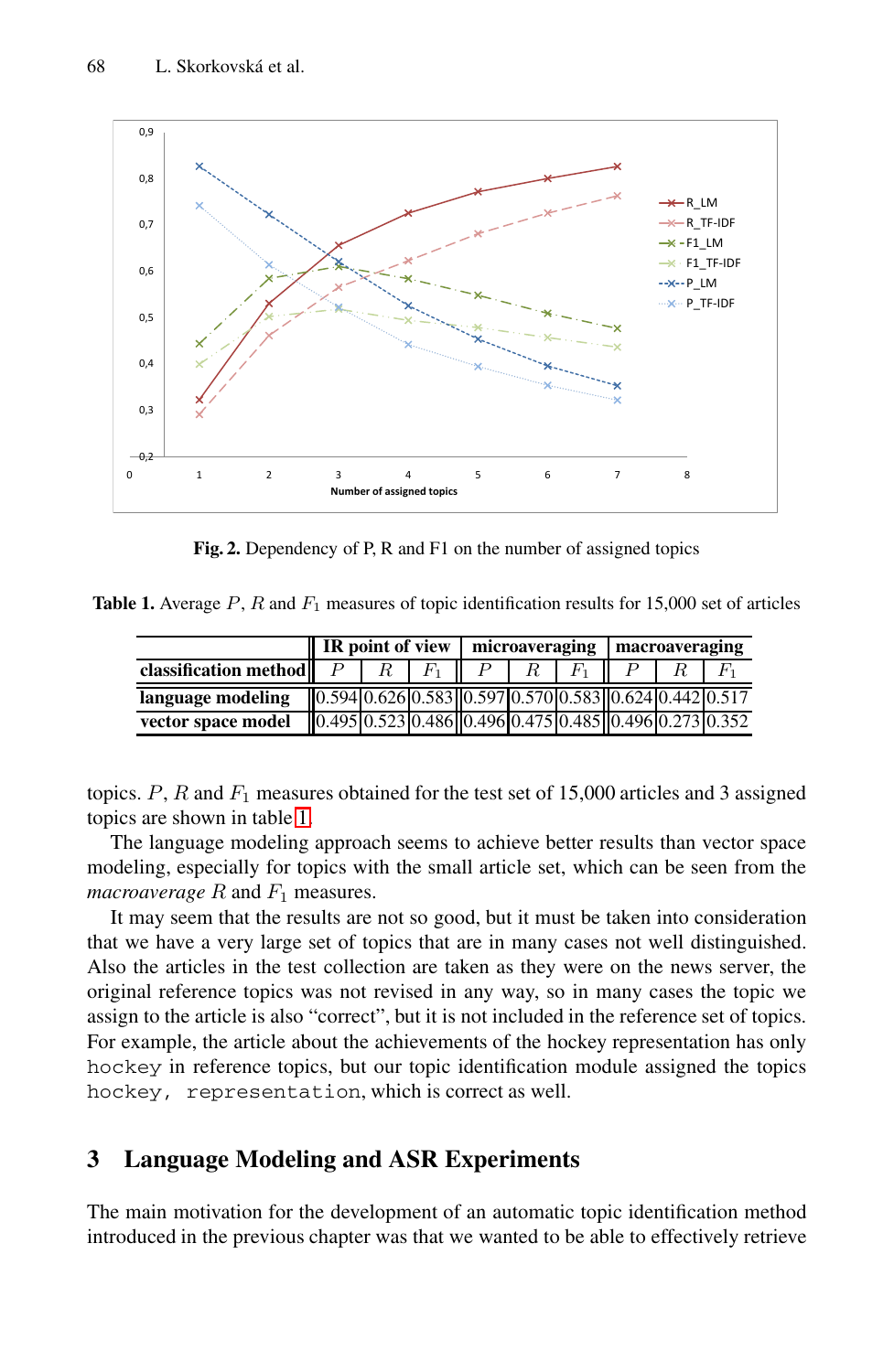large amounts of domain-specific data for language model training. In this chapter, we will therefore present several experiments with language models estimated on the text corpora that were filtered from the large database of newspaper articles using various selection criteria. Since the ultimate measure of the language model quality is the performance of the system where the LM is employed (in this case the ASR decoder), we will also describe the speech recognition system that we have used and report relevant Word-Error-Rates (WER).

All language models perplexities (PPL) and WER were evaluated on test set consisting of speech obtained during the testing phase of the automatic closed-captioning system that employs the so-called "shadow-speaker" approach [\[4\]](#page-7-5). It means that the potentially noisy and/or overlapping broadcast speech is respoken with a trained speaker in controlled acoustic conditions in order to ensure higher recognition accuracy. The evaluation set contains recordings from just a single female speaker. The total length of the test set audio is 98 minutes. Since the speaker, whose utterances are in the test set, recorded in fact over 25 hours of data in total, we were able to tailor the acoustic models of the ASR system to this particular speaker (see [\[7\]](#page-7-6) and [\[9\]](#page-7-7) for details). This gives us a very high quality acoustic model and consequently, we can safely assume that any ASR performance gain from the improved language model would be even more prominent in the case when the acoustic model is less effective. All the language models described in the following paragraphs are trigram LMs estimated using the SRI Language Modeling Toolkit (SRILM) [\[6\]](#page-7-8) employing the default Good-Turing discounting method. The resulting models always contain all the lexicon word bigrams that are found in the training data; the trigrams must occur at least twice to be included in the model.

The test set consists of samples of the dialogues that took place during the political talk show ("Otázky Václava Moravce") broadcast by the Czech Television on July 18th, 2010. This particular show discussed mainly the newly appointed Czech government, state budget and also the health care issues. The appropriate keywords from the first-tier of the tree would then be politics & diplomacy, economy and health.<sup>[2](#page-5-0)</sup> The first three lines of the Table [2](#page-6-0) thus describe the language models that were trained using the articles published between January 1st, 2009 and July 17th, 2010 and are labeled with any keyword that comes from the subtree with the headword politics & diplomacy, politics & diplomacy and economy, and politics & diplomacy, economy and health. The results for these topicspecific LMs are compared with the models that are trained from all the articles that were published in the defined period just prior the broadcast day (lines 4 to 6). Such criterion is also a powerful filter of the retrieved data topics as the "hot" issues tend to be discussed across different mass media at the same time. The length of the periods was chosen in order to obtain roughly the same amount of selected data for both topic-defined and time-defined selections.

It can be seen from the results that topic-defined language models moderately outperform the time-defined ones in term of WER (8 to 12% relative improvement). It should be noted, however, that politics & diplomacy is the second most frequent of all first-tier topics and constitutes over 13% of the articles (there are 32 topic in the

<span id="page-5-0"></span> $2$  Note that assuming to know the topics before the actual broadcasting is not unrealistic - the main themes of each debate are published on the broadcaster website beforehand.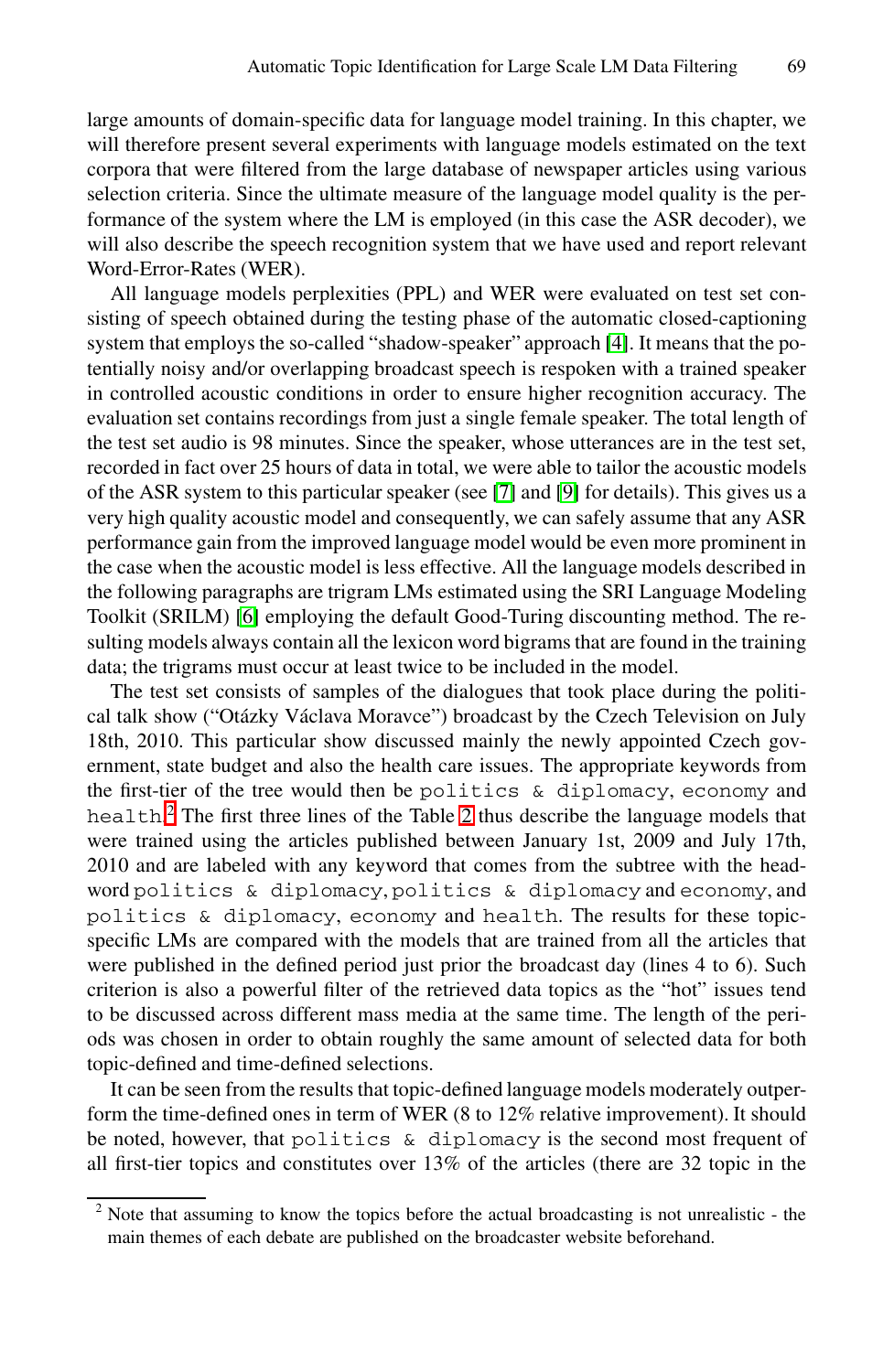| Selection ID                     |     |                  | # tokens Lex. size LM size [MB] $ OOV $ |      |       | PPL WER [%] |
|----------------------------------|-----|------------------|-----------------------------------------|------|-------|-------------|
| $\sqrt{\text{polities}}$ & dipl. | 42M | 281k             | 348                                     | 1.19 | 777   | 4.56        |
| $2$ pol. $+$ econ.               | 51M | 302k             | 426                                     | 1.19 | 718   | 4.44        |
| 3 pol.+econ.+heal.               | 62M | 358k             | 512                                     | 1.09 | 716   | 4.42        |
| $4$ -months                      | 37M | 307k             | 313                                     | 1.31 | 1.167 | 5.23        |
| $5\overline{\smash{5}}$ -months  | 47M | 332k             | 382                                     | 1.20 | 1,087 | 5.05        |
| $617$ -months                    | 67M | 378k             | 551                                     | 1.17 | 983   | 4.80        |
| 77-months P.E.H. only            | 28M | 279k             | 268                                     | 1.37 | 850   | 4.97        |
| 8 sport                          | 48M | 190 <sub>k</sub> | 262                                     | 4.53 | 4.493 | 8.80        |

<span id="page-6-0"></span>**Table 2.** Properties of language models trained on different data selections

first level of the tree in total). Only the somehow fuzzy topic relax is slightly more frequent and thus the rather topicaly coherent politics articles probably dominate even the general language model.

In order to make the direct comparison between general and topic-specific corpus, we have further applied the keyword filter from line 3 to the selection from line 6. As can be seen from line 7, a 3.5% relative increase of WER was observed, however, the topic-filtered model size is only about 50% of the general one. Such finding is important for the potential future deployment of limited-resource ASR systems. Finally, to show that we really cannot just use any large-enough text data to train a good language model, we have performed a somehow extreme experiment by taking the articles labeled with the all the "sport" keywords. As you can see from line 8, the WER increased by almost a 100%.

## **4 Conclusions and Future Work**

Both the evaluation of the topic identification accuracy itself and the indirect evaluation of the WER of the resulting topic-specific language models suggest that the topic identification algorithms presented in this paper work reasonably well. However, there is still some room for improvement. First, some topics are clearly ill-defined, especially the ones concerning geography - there are often either too broad (e.g. USA) or too narrow  $(e.g. Vítkov - small town connected with one xenophobic cause)$ . Some other topics make a good sense intuitively, but are extremely hard for the automatic system to distinguish between as they use virtually identical phraseology (e.g. men's and women's tennis competitions Davis Cup and Fed Cup, respectively).

Second, we would like to implement some improvements for the presented topic identification methods like the k-NN classifier for the vector space model or the use of topic bigram LMs for the language modeling based classification and test the effects of these improvements on the topic identification results. More sophisticated methods like Support Vector Machines for text classification [\[1\]](#page-7-9) could also be explored.

Finally, one of the most challenging improvements that we would like to include in the future version of the topic identification module is the automatic determination of